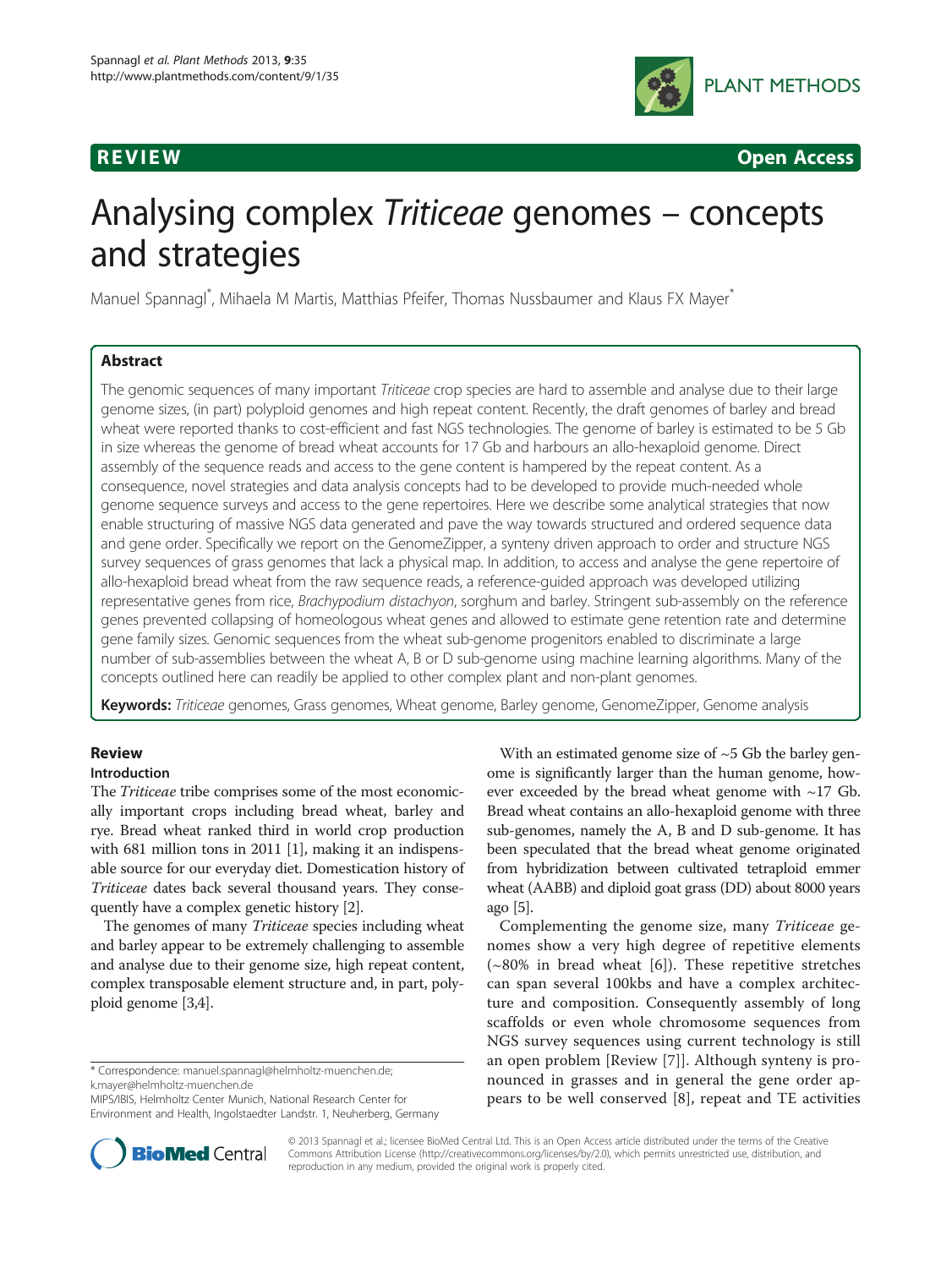as well as structural rearrangements contribute to the formation of pseudogenes, gene fragments and changes in local gene order [[4](#page-7-0)].

With the availability of economic and rapid NGS technologies whole-genome sequence surveys of many grass genomes including a number of Triticeae species were generated recently [[9,10\]](#page-7-0). While the direct assembly of reads into pseudo-chromosomes or scaffolds is hampered by the genomes' repetitiveness and size, the gene inventory, gene order and chromosomal positioning of genetic elements such as genes and markers is of high interest not only for breeders but also helps to shed light on the evolutionary history of the respective plants and the Triticeae in general.

Consequently, numerous novel strategies and concepts were developed over the last few years to order [\[11,12](#page-8-0)], analyse [[9](#page-7-0)] and compare complex Triticeae genomes even in the light of the challenges and limitations described. Here, we highlight a few of these concepts that were applied to analyse the recently published genome sequences of barley [[10](#page-7-0)] and bread wheat [\[9](#page-7-0)] and describe the methodology used in more detail.

Many of the concepts and strategies described and discussed here are not restricted to the Triticeae but can be applied to other complex grass and plant genomes that have not been sequenced and analysed so far due to their genome size and/or polyploid nature.

# A strategy for the comprehensive analysis of polyploid genomes. an ortholome approach for the analysis of hexaploid bread wheat

The orthologous group assembly (OA) is a strategy which aims to identify the gene repertoire of polyploid genomes based on low- and medium coverage, long-read (454) whole genome shotgun data. This approach was applied for the comprehensive sequence analysis of hexaploid bread wheat [\[9\]](#page-7-0) and facilitated the identification of 94,000- 96,000 wheat genes. Due to a stringent assembly protocol, rare sequence polymorphisms are sufficient in order to maintain and distinguish distinct copies of homeologous genes, which might be collapsed by a brute-force de novo assembly. In contrast to traditional assembly approaches, the orthologous group assembly focuses on the gene space and uses conserved sequence homology to genes of closely related plant species of smaller size and repeat content. Briefly, orthologous genes of multiple species are grouped and, for each gene family, one representative protein is selected thereby defining an orthologous group representative (OGR). Subsequently, based on conserved sequence homology, raw sequencing reads are associated to the OGRs. These associations define sequence read collections for each individual OGR. Each of these sequence bins is independently assembled using stringent parameters that can be estimated from in silico simulations of whole

genome sequencing experiments. The assembled gene fragments are re-aligned and ordered along the OGR to facilitate estimation of the gene copy number of the target genome and further simplifies downstream analysis (Figure [1](#page-2-0)).

### Definition of an orthologous gene set

In a first step, orthologous gene clusters were computed for the reference genomes of three grass genomes (Brachypodium distachyon [[13\]](#page-8-0), Sorghum bicolor [\[14](#page-8-0)] and Oryza sativa [[15\]](#page-8-0)) originating from different grass sub-families plus publicly- available barley full-length cDNAs. The OrthoMCL software version 1.4 [[16](#page-8-0)] was used to calculate pairwise sequence similarities between all input protein sequences using BLASTP [[17](#page-8-0)]. Markov clustering of the resulting similarity matrix defines the orthologous cluster structure.

A total of 86,944 coding sequences from these four grasses were clustered into 20,496 gene families. 9,843 clusters contained sequences from all four genomes.

In a second step, one representative gene model was selected from each of the 20,496 orthologous gene clusters, using the following strategy: 1. BLASTX [[17](#page-8-0)] of all contigs from the bread wheat LCG assembly against all grass genes used in the OrthoMCL analysis; 2. Select the gene in each cluster that concentrates the most distinct wheat contigs; 3. If genes pool the same number of wheat contigs, select the one with the longest protein sequence as the representative gene model.

Genes with associated wheat contigs were identified for all but 445 gene clusters resulting in a total of 20,051 representative gene models.

# Allocating the sequencing reads to orthologous gene representatives

The 454 sequence reads are clustered to the orthologous gene representatives using conserved sequence similarity. Thereby, pre-processing of the raw 454 sequencing data is a helpful approach to reduce computational complexity. Especially repetitive sequences, which represent up to 80% of the grass genomes [[18,19\]](#page-8-0), considerably extend search space, and thus memory as well as time requirements. Moreover, increased gene copy numbers caused by repetitive mechanisms and transposable element activity complicate and hampers downstream gene family analysis. For a fivefold whole genome shotgun dataset from hexaploid wheat using this strategy, 77% of raw sequence data was removed and 24 Gb out of 83 Gb of sequence kept for the orthologous group assemblies.

Afterwards reads were aligned to the orthologous gene representatives using BLASTX [[17](#page-8-0)] and reported alignments filtered for minimum alignment length (minimum of 30 amino acids (AA)) and minimum alignment identity. Thereby, different alignment identity thresholds were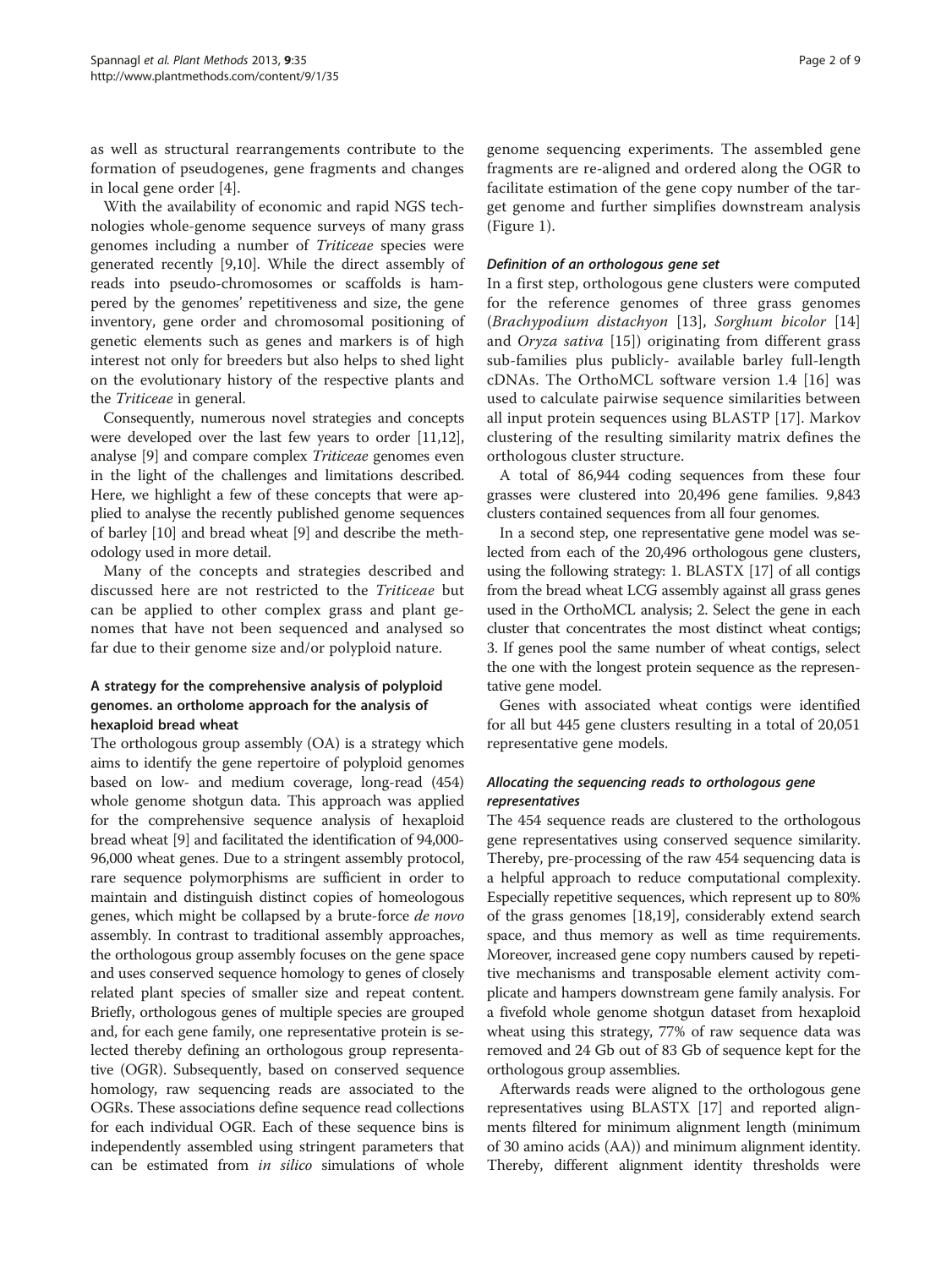<span id="page-2-0"></span>

defined proportion of the template gene.

applied accounting for the different evolutionary distances between bread wheat and the reference species used for the orthologous group analysis. Overall, 4 million (6%) of the wheat repeat-filtered sequencing reads passed the applied alignment criteria, and approximately two-third (68%) of these matched a single OGR. For the remaining 454 reads, that map multiple representatives, only the first-best match (FBH), were considered. Almost all (19,483) of the selected orthologous representatives were detected by at least one 454 sequence read indicating the good representation of the majority of wheat genes in the whole genome shotgun sequence dataset.

# Generating gene-centric "sub-assemblies" using the Newbler overlap assembler

Sequence information and quality scores were extracted for the 4 million aligned 454 reads from the original sequencing library files. For each orthologous group, individual

assemblies were computed using the Newbler de novo assembly software, which generates larger contigs based on overlaps between reads [[20](#page-8-0)]. Thereby, the assembly parameter specifying the minimum alignment identity (mi) to accept overlaps between reads has to be selected with caution. On the one hand, a too relaxed *mi* parameter may cause a collapse of homeologous sequence copies, but, on the other hand, too stringent *mi* parameter would overestimate gene copies due to sequencing errors. Two methods applied for selection of the best *mi* parameter are discussed in the following section. The final set of "sub-assembly" sequences was created by combining singletons (454 reads that do not overlap with any other reads) and the assembled contigs  $(>= 100$  bp).

The assembly results are strongly dependent on the chosen minimum alignment identity parameter. Whereas, 76% of reads were assembled into contigs applying 97% minimum alignment identity, the number of assembled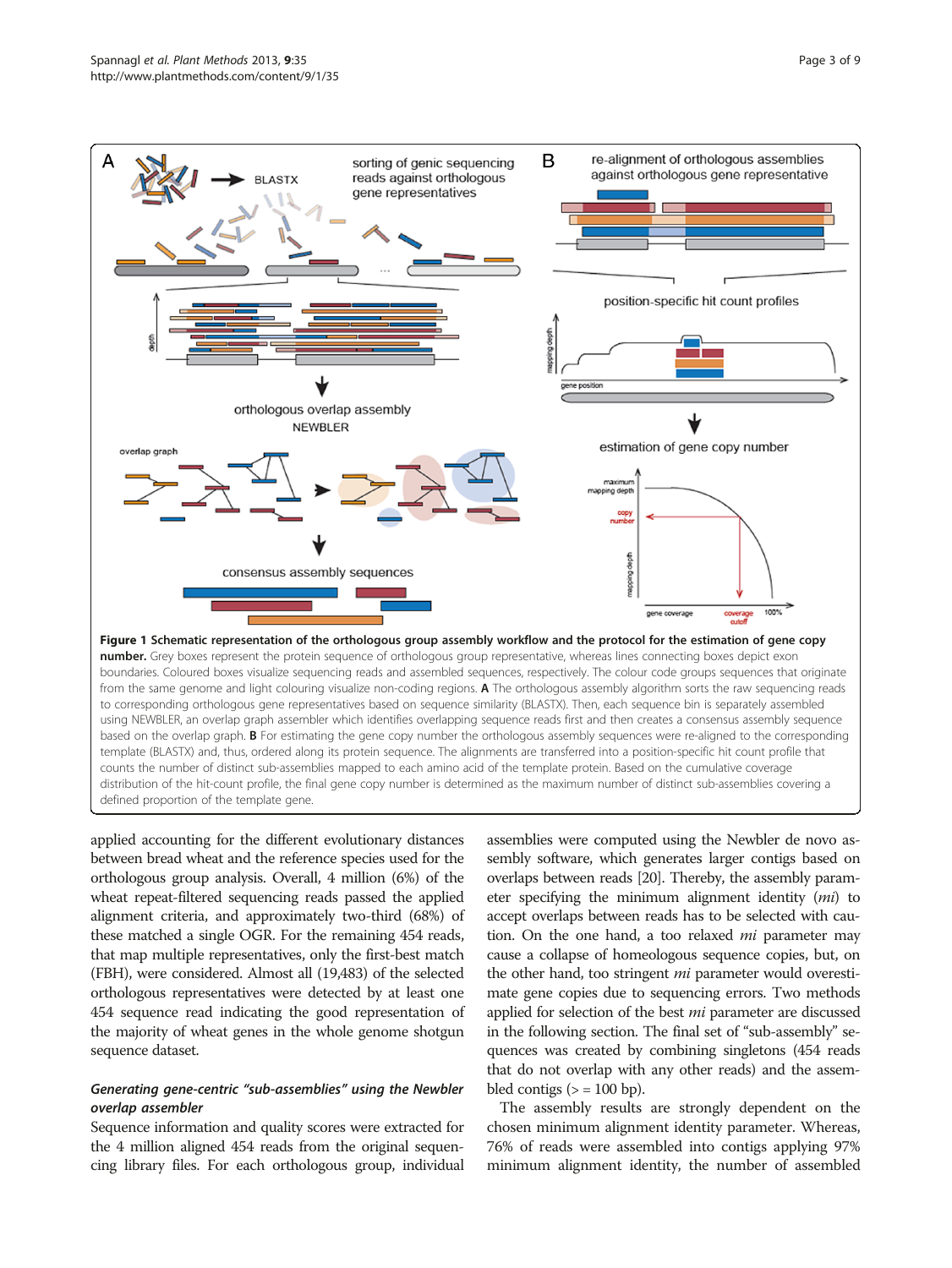reads dropped to 51% applying a minimum alignment identity of 100%, respectively (Figure 2). On the contrary, the number of 454 reads remaining singletons almost doubles between 97% and 100% mi. This fact already indicates that small-scale adjustments of this parameters influence the assembly results and the subsequent downstream analysis. Since this parameter is thus of critical importance in the following we discuss two method for the selection of the minimum overlap identity parameter in the following sections.

#### Estimation of gene copy number based on gene coverage

In order to estimate the gene copy number, the orthologous sub-assemblies were re-aligned to the corresponding template gene. The same alignment parameters used for mapping the raw sequencing reads were applied. Thereby, spliced alignments of sub-assemblies were additionally considered and all consecutive high-scoring segment pairs (HSPs) along the template protein sequence accepted. Using this strategy, we account stretches of noncoding sequence regions of the sub-assemblies which span and/or reach into introns or 5′ and 3′ UTRs. Then, the alignments of the sub-assemblies were transferred into a position-specific hit count profile by counting the number of aligned sub-assemblies located at a specific amino acid position of the template sequence. The algorithm converts the hit count profiles into a cumulative coverage distribution. The distribution curve ranges from 1 to the maximum hit-count in the profile by only considering template positions that are tagged by one or more sub-assemblies. Based on that profile, the gene copy number is determined as the hit count assigned to C% of the OG representatives, whereby C is defined as the minimum fraction of the covered template. As already indicated above, the estimated gene copy number is dependent on the assembly parameters. As shown in Figure 3, the more stringent the *mi* parameter was chosen, the higher the estimated gene copy number.



### Estimation of assembly parameters and evaluation of the copy number predictions

As already shown in Figure 2 and Figure 3, the correct selection of the Newbler parameter  $-mi$ , which specifies the minimum identity in order to combine two reads during the assembly, is a major factor affecting both the assembly outcome and the downstream gene family analysis based on predicted gene copy numbers. To estimate the correct Newbler parameterisation two simulation experiments were applied: (i) simulation of an whole-genome sequencing experiment for a diploid reference genome of similar genome size and repeat and gene composition and (ii) an in silico generation of an hexaploid gene set with similar sequence differences as in the homeologous genes of the target species.

#### Simulation of a whole genome sequencing experiment

Established reference assemblies or complete genome sequences of a reference species with similar genome size and structure can be used for the in silico simulation reflecting the experimental setting as achieved for the target genome sequence. Thereby, genomes with different degree of polyploidy could be used for this evaluation by adjusting the expectation of the reference gene family size. For the bread wheat genome analysis, the repeat masked genome sequence of maize (ZMb73, version 5b.60; [http://](http://www.maizegdb.org) [www.maizegdb.org](http://www.maizegdb.org)) was used and first, the "real" gene family size (gene count) identified by OrthoMCL clustering of the 39,656 annotated maize proteins and the reference protein data sets. However, because highly similar gene sequences, which could not be discriminated with the applied identity cut-offs during the sequence assembly, would artificially lead to significant underestimation of predicted gene counts, CD-Hit [\[21\]](#page-8-0) nucleotide similarity

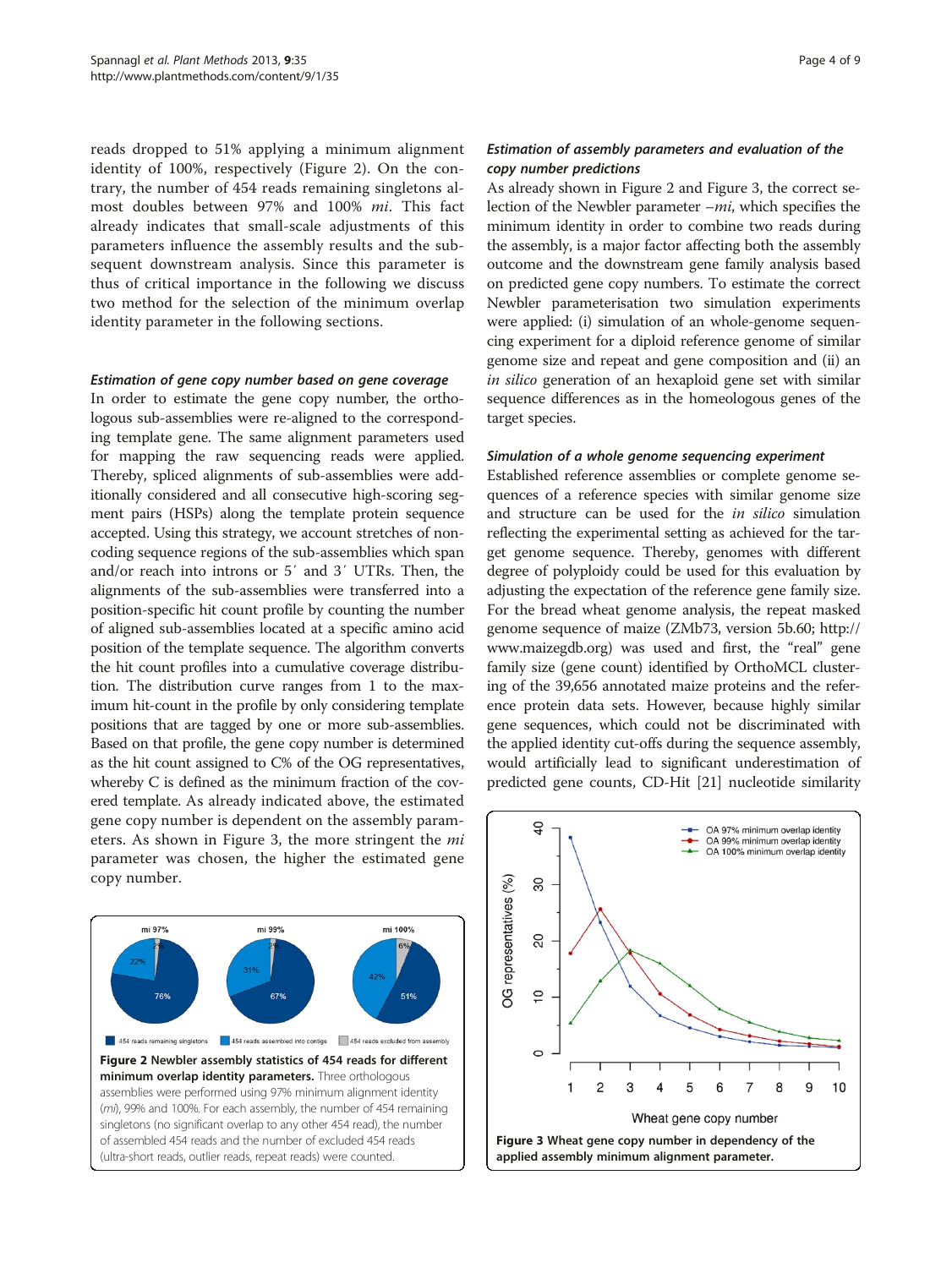clustering was performed at different similarity levels (97%, 99% and 100%, respectively) and all but one of the redundant sequences was retained. We selected more than 15,000 OrthoMCL cluster including one or more maize genes as well as exactly one OGR. Thus, counting the number of grouped maize proteins provided reference values for subsequent analysis and comparisons.

Next, the input data set for the orthologous assembly was designed and a collection of raw 454 sequencing reads created from the maize reference genome assembly applying with 5× genome coverage along with a uniform error rate of 0.5% [\[22\]](#page-8-0). Then, the above described protocol for the orthologous assembly was carried out with varying minimum overlap identity between 97% mi and 100% mi, respectively, and the gene copy number was predicted for the orthologous assembly.

#### Simulation of a polyploidy gene catalogue

Complementary to the above described evaluation method, a second evaluation was implemented, which in addition to the gene count simulates the polyploid effect size in the whole genome sequencing experiment. For this purpose, the transcript sequences of the 28,236 rice gene models (RAP2 annotation), including coding sequences as well as non-coding 3′ and 5′ UTRs and introns, were aligned against the orthologous gene representatives. Thereby the gene copy number in the rice data set was determined for each OG representative. Then, the aligned rice transcripts were triplicated and random single nucleotide variants (SNVs) were introduced to simulate the sequence similarity of the homeologous genes in the polyploid target genome. For example, for bread wheat nucleotides were randomly exchanged with  $p = 0.01$  (1 nucleotide change per 100 bp) in coding transcript sequences and  $p = 0.04$  (4 nucleotide exchanges per 100 bp) in non-coding transcript sequences, respectively. Then, 454-like shotgun reads were simulated (5× genome coverage), re-mapped against their corresponding OG representatives, sub-assembled with varying minimum overlap identity (97% mi, 99% mi and 100% mi) and, finally, the gene copy number predicted.

As expected, depending on the required stringency for read overlaps, the copy number prediction largely differs. In both evaluation methods 454 reads of different gene copy were collapsed by using 97% *mi*, whereas, requiring perfect alignment overlaps (100% mi) clearly results in an overestimation of the gene family sizes. As expected, we observed nearly perfect agreement of the expected 1:1 relationship between the expected and observed gene family size in the maize simulation, as well as the 1:3 relationship in the polyploidy simulation by using 99% alignment identity. This parameterisation allows compensating for sequencing errors, by simultaneously maintaining distinct gene copies that share high sequence similarity in coding regions. However, highly similar gene copies from large gene families may still collapse into single assemblies resulting in slight overall gene number underestimates.

# Sub-genome classification of bread wheat transcripts using machine learning

Besides sheer size and high repeat content hexaploidy makes the genome of bread wheat extremely challenging to analyse. Being able to differentiate between homologous genes of the three wheat sub-genomes  $(A, B, A)$  is of high importance not only for marker design and breeding but also to address open questions in the evolution and domestication of bread wheat.

Recent NGS sequencing approaches of the bread wheat genome generated a 5-fold 454 survey sequence, without being able to separate A, B and D sub-genome directly [[9](#page-7-0)]. In principle, this can be facilitated applying a chromosome sorting technology [[23](#page-8-0)], however, sorted sequences were only available for wheat linkage group 1 at this time [\[4](#page-7-0)].

As a consequence, an alternative approach was established to classify wheat sub-assembly sequences for the A, B and D sub-genomes. Wheat sub-assemblies were generated by a stringent assembly of reads mapped to representative (for orthologous groups defined by OrthoMCL [[16](#page-8-0)]) genes from the reference organisms Brachypodium distachyon [[13](#page-8-0)], Hordeum vulgare, Oryza sativa [[15](#page-8-0)] and Sorghum bicolor [[14](#page-8-0)] as well as the genome sequences of the D genome donor species Ae. tauschii [\[24\]](#page-8-0), and the A genome relative Triticum monococcum (NCBI archive SRP004490.3), and cDNA sequence assemblies from Ae. speltoides (Trick&Bancroft, unpublished data) a member of the Sitopsis section to which the putative B genome donor belongs. Expecting that A- related sub-assemblies are more related to T. monococcum sequences, D- related sub-assemblies to Ae. tauschii, and B-related subassemblies to Ae. speltoides, sequence similarities of the sub-assemblies to each of these datasets would define and discriminate their origin.

In a first step, sequence similarities of each sub-assembly sequence to the wheat progenitor sequences were computed using BLAST [[17](#page-8-0)]. Only sub-assemblies with BLAST hits to all three wheat progenitor sequences were considered for classification. Although a classification into A, B or D sub-genome derived transcripts seemed possible for many sub-assemblies by applying simple similarity cut-offs or rules, fixed similarity cut-offs appeared not suitable to separate the majority of sub-assemblies with confidence [\[9\]](#page-7-0).

Consequently, several machine learning approaches were applied to the similarity matrix and evaluated for their performance. A major prerequisite represents the identification of a suitable training and test data set. We made use of wheat group 1 chromosome sequences which were separated into their sub-genomes (A, B and D) using flow-sorted chromosomes [\[4](#page-7-0)]. We extracted all wheat subassemblies associated with wheat group 1 chromosome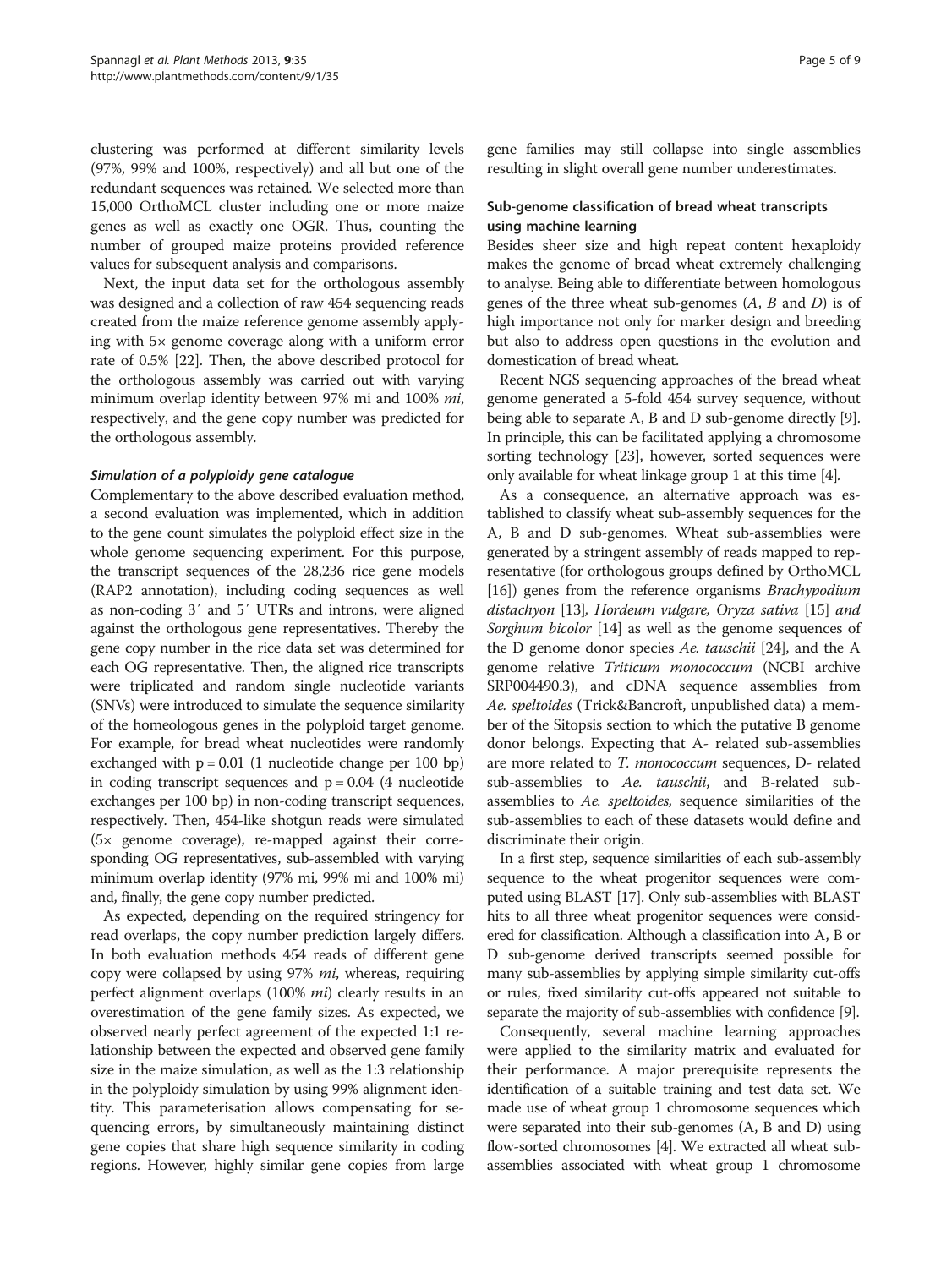sequences and classified them into A, B or D depending on their best hit. Every sub-genome classification was then complemented with the sub-assemblies' similarities to T. monococcum, Ae. speltoides and Ae. tauschii sequences to create a training set compatible to all non-chr1 related sequences.

We applied a number of machine learning algorithms (e.g. Logistic Regression, Naive Bayes, Decision Trees and Support Vector Machine algorithms) from the WEKA package [\[25\]](#page-8-0) ([http://www.cs.waikato.ac.nz/ml/weka/\)](http://www.cs.waikato.ac.nz/ml/weka/) to this training set and evaluated the results by stratified kfold cross-validation. The best compromise between precision and recall was observed for the Support Vector Machine algorithm (libSVM). This trained libSVM classifier was used to classify the set of genic wheat subassemblies into A-, B- or D-related sequences. The results of this classification are summarized in Table 1. Below defined libSVM probability estimate thresholds the classification was considered unreliable (e.g. in cases where a sub-assembly sequence matches equally well to all three progenitor sequence sets).

With the recently published draft genome sequences of Aegilops tauschii [\[26\]](#page-8-0) and Triticum urartu [[27](#page-8-0)] two additional WGS datasets from wheat progenitors have since become available. As T.urartu is thought to represent the wheat A sub-genome progenitor even better than T. monococcum [[28](#page-8-0)], using these datasets in an analysis update could potentially further improve the separation of sub-assemblies generated from the A sub-genome and therefore re-fine the overall result.

An alternative approach was taken in the separation of homeologs in the tetraploid wheat (AABB; "pasta wheat") transcriptome, published by Krasileva et al. [[29](#page-8-0)]. Here, a post-assembly pipeline including polymorphism identification, phasing of SNPs, read sorting and re-assembly of phased reads was used to separate homeologs.

# Physical, genetic and functional assembly of the barley genome

Barley is diploid and diverged from wheat approximately 12 million years ago (Mya) [\[30](#page-8-0)]. Barley is the first cereal genome where an anchored physical map has been reported on the basis of the entire genome. The physical

 $\frac{1}{2}$  wheat general support  $\frac{1}{2}$  support  $\frac{1}{2}$  and  $\frac{1}{2}$  and  $\frac{1}{2}$  and  $\frac{1}{2}$  are support on  $\frac{1}{2}$  and  $\frac{1}{2}$  are support on  $\frac{1}{2}$  and  $\frac{1}{2}$  are support on  $\frac{1}{2}$  and  $\frac{1}{2}$  ar

| <b>Classification category</b> | Wheat sub-assembly sequences<br>with intact open reading frame |
|--------------------------------|----------------------------------------------------------------|
| Used for classification        | 462,803 (100%)                                                 |
| Classified as A                | 94.949 (20.5%)                                                 |
| <b>Classified as D</b>         | 113,065 (24.4%)                                                |
| Classified as B                | 97.923 (21.2%)                                                 |
| Not classified                 | 157,166 (33.9%)                                                |

map was constructed by combining different clone libraries using FPC [[31](#page-8-0)] to assemble clones into contigs.

The genome size of 5 Gb made barley the largest genome for which a physical map has been constructed. 570,000 BAC clones were assembled into 9,265 fingerprinted contigs (contigs). Several clone libraries were combined to prevent that genomic regions would remain unrepresented. End-merging of contigs allowed to bridge overlapping contigs together, possible when marker evidences on both ends would indicate a merge. A wealth of different marker resources mostly linked to transcripts [\[32](#page-8-0)] but also by using *genotyping by sequencing* (GBS) technology helped to assign a majority of contigs to a genetic position. To increase the robustness of the resulting map, experimental markers were included. Apart from the construction of the physical map three different barley cultivars were sequenced under high coverage resulting in whole genome shotgun (WGS) assembly with approximately 2 gigabases (Gb) each. These WGS contigs, apart from forming the basis to derive gene models also helped to extend sequences on the physical map by extending clone end sequences. The WGS contig decorated physical map was then taken to infer a genetic position for physical contigs. Altogether 4 Gb out of the 5 Gb cumulative contig map length was anchored.

The anchoring and ordering of FPC and sequence contigs along the barley genome demonstrates that GBS technology combined with a transcript derived map is powerful to develop a rich and deep physical map even for the complex and large barley genome. Along with the annotation of genes it describes the functional and physical assembly of a cereal genome.

# The GenomeZipper approach

The GenomeZipper (GZ) [[11,12\]](#page-8-0) is a synteny driven approach to order and structure NGS survey sequences of grass genomes that lack a physical map. The approach can be applied to a variety of different data sets, i.e. 454 reads, contigs, or scaffolds grouped in individual chromosomes or chromosome arms. The approach exploits the widely conserved synteny among grasses [\[33](#page-8-0)] and uses corresponding syntenic intervals, as defined by heterologous, corresponding marker intervals among the species under investigation and suitable reference genomes to deduce a tentative ordering of genes in the corresponding regions. This approach can be undertaken for smaller regions of interest, whole chromosome arms and chromosomes on a genome wide level. The outcome is a virtual gene order map which integrates gene-based marker maps as well as conserved syntenic information from at least one sequenced model grass genome and NGS data. Initially applied on the barley genome [\[11,12](#page-8-0)], the genome zipper approach has now also been used with other grass species,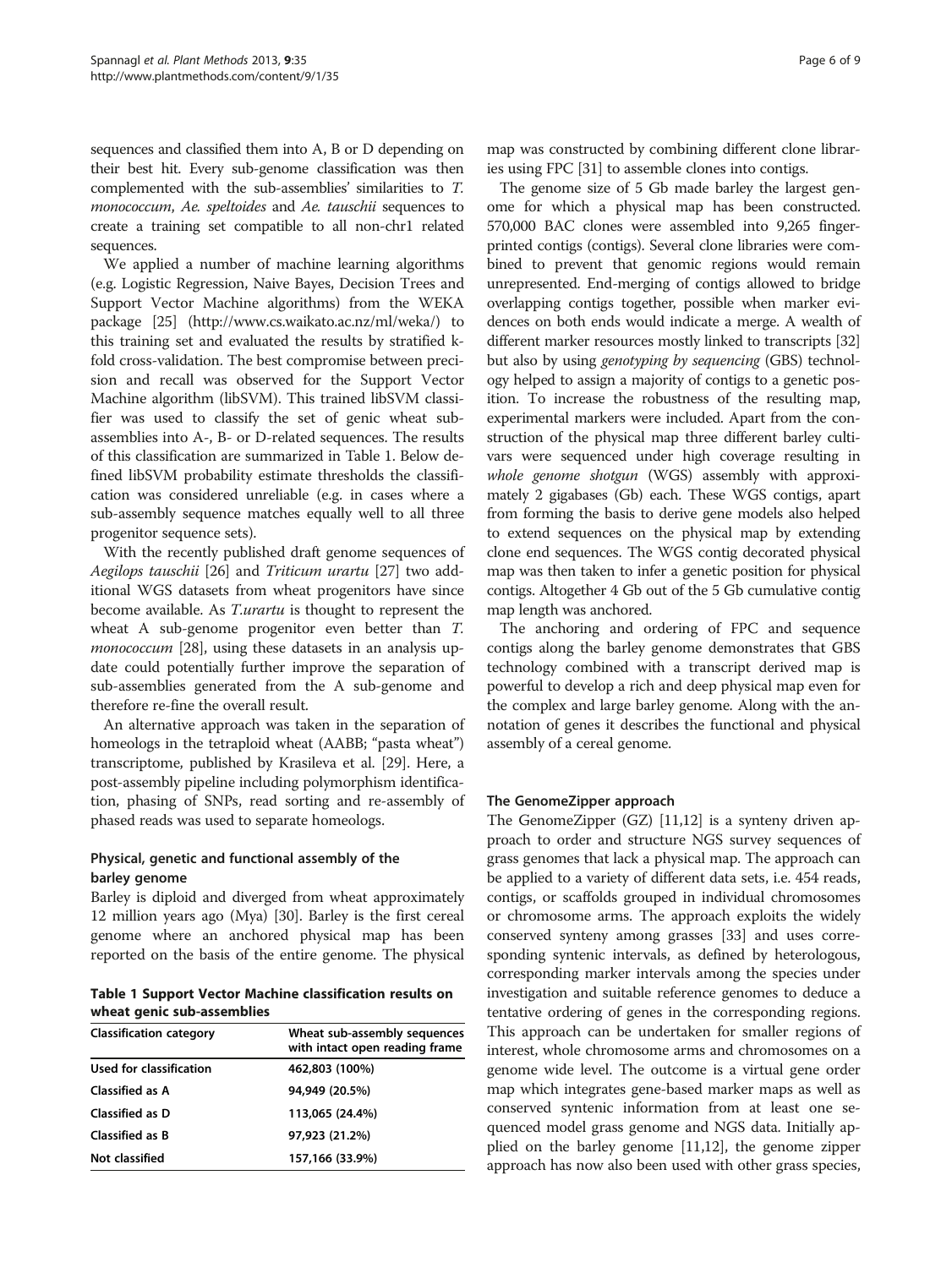such as wheat chromosome 4A [[34](#page-8-0)], rye chromosome B [[35](#page-8-0)] and Lolium [[36](#page-8-0)].

regions and an integration step which provides an anchored, information-rich scaffold (Figure 4).

The GenomeZipper approach consists of three discrete steps: repeat filtering, detection of syntenic conserved

In the first step, filtering repeat regions out of the query sequence reduces computational effort in gene

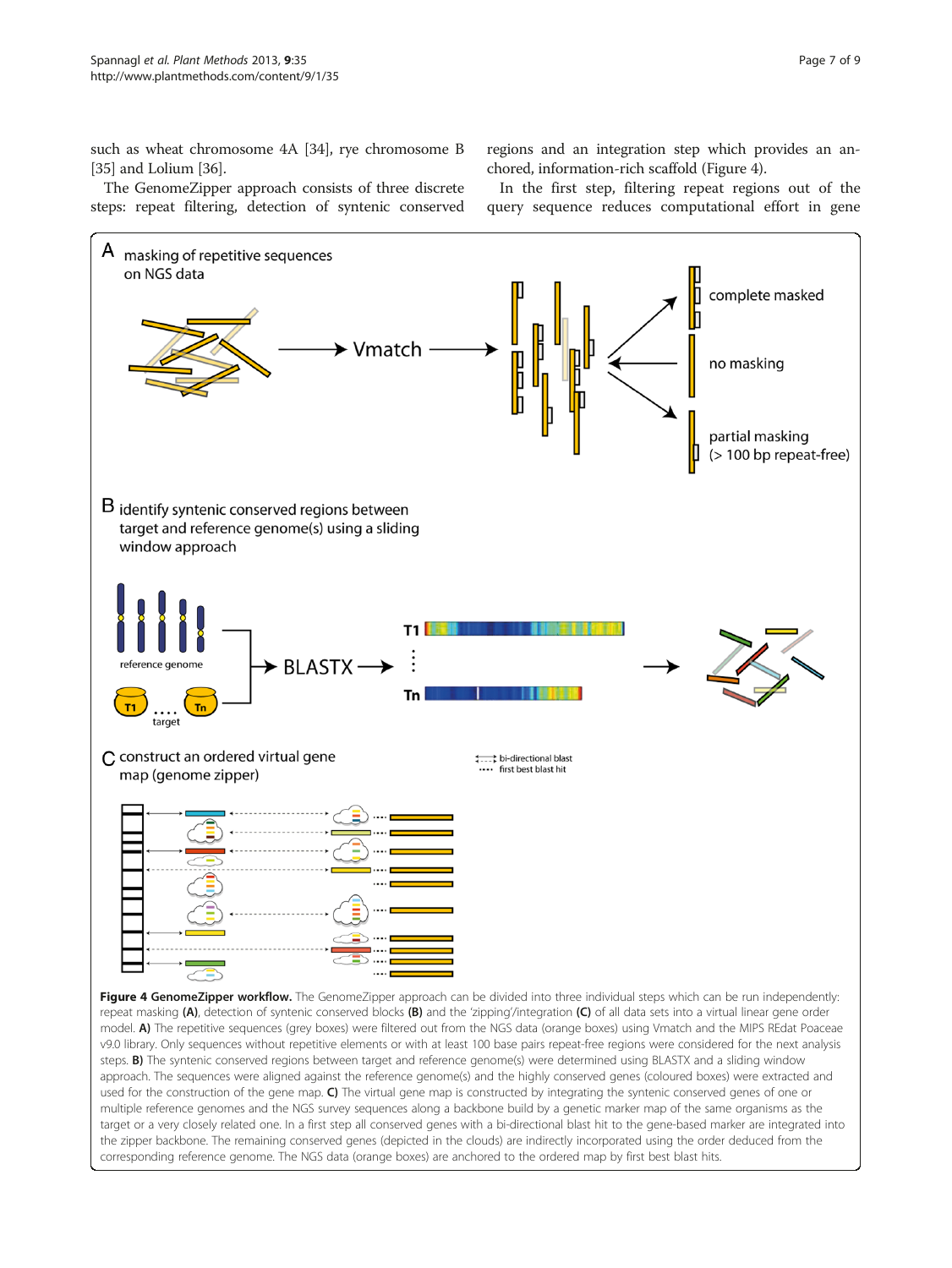<span id="page-7-0"></span>space estimation. In barley and wheat the repetitive amount was identified by aligning the 454 reads against the MIPS REdat Poaceae repeat library using Vmatch ([http://vmatch.de\)](http://vmatch.de).

In the next step, the conserved homologs between query sequence and one or multiple reference genomes are determined. For barley, three model grass genomes - Brachypodium distachyon [\[13\]](#page-8-0), rice [\[15\]](#page-8-0) and Sorghum bicolor [[14](#page-8-0)] - were used to identify homologous regions. The sequence comparisons were done using BLASTX and only first best hits with at least 75%/70% sequence identity and a minimal alignment length of 30 amino acids were considered. The syntenic conserved regions are defined by the density of homologous matches between query and reference genome using a sliding window approach.

During the last step, the NGS data is structured and ordered using a high resolution genetic map and orthologous genes obtained in the previous step. Thereby the intervals as defined by genetically ordered markers are used as a scaffold to project the likely order of corresponding genes in these intervals. Gene order in these intervals is deduced from the order found in the respective reference genomes, whereby evolutionary closest reference genomes get highest rank. Once ordered, additional evidences, such as full length cDNAs and/or ESTs can be attached to the ordered gene scaffold.

The linear ordered gene maps provide a valuable resource for a variety of applications: (i) for marker development and to assist positional cloning [\[37](#page-8-0)], (ii) for comparative analyses of the conserved gene space [4], and (iii) to resolve the structure of a genome/chromosome and to establish the colinearity between grass genomes[[34,35\]](#page-8-0).

# Conclusions

Next generation sequencing technologies now start to enable to decipher large plant genomes such as those from many *Triticeae* (wheat, barley, rye) which until recently were difficult to access due to severe technological and economic restrictions. The assembly and analysis of these complex genomes remains a challenge and requires novel concepts and strategies. Here, we outlined and described a number of these concepts, that were developed and used to analyse and order genes from the recently published genome sequences of barley and hexaploid wheat. For barley, a physical and genetic map integration approach allows to positionally anchor  $\sim$ 21,000 genes. A complimentary approach, the GenomeZipper concept, makes use of the conserved gene order between grass reference genomes and many monocot crop genomes to anchor and order genes by an *in silico* approach in the complex wheat and barley genomes.

The hexaploid nature with three highly homologous sub-genomes makes the genome of bread wheat extremely challenging to assemble and analyse. To access the gene inventory, a set of orthologous representative genes was constructed from related and finished reference grass genomes. Wheat NGS reads from a 454 5× whole genome sequence survey were mapped onto these orthologous representatives and separately assembled in a stringent way to avoid collapsing of homologous (sub-genome derived) genes. Genic sub-assembly sequences were subsequently classified into A, B or D- sub-genome derived with a machine-learning assisted approach making use of differing sequence similarities to the A, B and D subgenomes progenitor species.

The approaches and concepts outlined here may be readily applied to other complex genomes, even beyond plants, where direct sequence assembly and analysis is hampered by size and/or polyploidy but related, less complex reference genomes are available.

#### Competing interests

The authors declare that they have no competing interest.

#### Authors' contributions

MS wrote the introduction, conclusions, and contributed to the wheat sections. MM contributed to the GenomeZipper section. MP contributed to the wheat sections and TN contributed to the barley section. KM supervised the manuscript. All authors read and approved the final manuscript.

#### Acknowledgements

The authors want to thank all collaboration partners involved in the individual studies reviewed here. In particular, all members from the International Barley Sequencing Consortium (IBSC), the UK wheat consortium (Neil Hall, Anthony Hall and Mike Bevan et al.) as well as IPK Gatersleben (Nils Stein et al.).

#### Received: 17 May 2013 Accepted: 10 July 2013 Published: 6 September 2013

#### References

- 1. United States: Department of agriculture. World agricultural supply and demand estimates. Report No. WASDE-511; 2012.
- 2. Purugganan MD, Fuller DQ: The nature of selection during plant domestication. Nature 2009, 457:843–848.
- 3. Eilam T, Anikster Y, Millet E, Manisterski J, Sagi-Assif O, Feldman M: Genome size and genome evolution in diploid Triticeae species. Genome 2007, 50:1029–1037.
- 4. Wicker T, Mayer KF, Gundlach H, Martis M, Steuernagel B, Scholz U, Simkova H, Kubalakova M, Choulet F, Taudien S, et al: Frequent gene movement and pseudogene evolution is common to the large and complex genomes of wheat, barley, and their relatives. Plant Cell 2011, 23:1706–1718.
- 5. Nesbitt M, Samuel D: Hulled wheats. In Proc. 1st Internat. Workshop hulled wheats, international plant genetic resources institute. Edited by Padulosi S, Hammer K, Heller J.; 1996:41–100.
- 6. Choulet F, Wicker T, Rustenholz C, Paux E, Salse J, Leroy P, Schlub S, Le Paslier MC, Magdelenat G, Gonthier C, et al: Megabase level sequencing reveals contrasted organization and evolution patterns of the wheat gene and transposable element spaces. Plant Cell 2010, 22:1686–1701.
- 7. Flicek P, Birney E: Sense from sequence reads: methods for alignment and assembly. Nat Methods 2009, 6:S6–S12.
- 8. Moore G, Devos KM, Wang Z, Gale MD: Cereal genome evolution. Grasses, line up and form a circle. Curr Biol 1995, 5:737-739.
- 9. Brenchley R, Spannagl M, Pfeifer M, Barker GL, D'Amore R, Allen AM, McKenzie N, Kramer M, Kerhornou A, Bolser D, et al: Analysis of the bread wheat genome using whole-genome shotgun sequencing. Nature 2012, 491:705–710.
- 10. Mayer KF, Waugh R, Brown JW, Schulman A, Langridge P, Platzer M, Fincher GB, Muehlbauer GJ, Sato K, Close TJ, et al: A physical, genetic and functional sequence assembly of the barley genome. Nature 2012, 491:711–716.